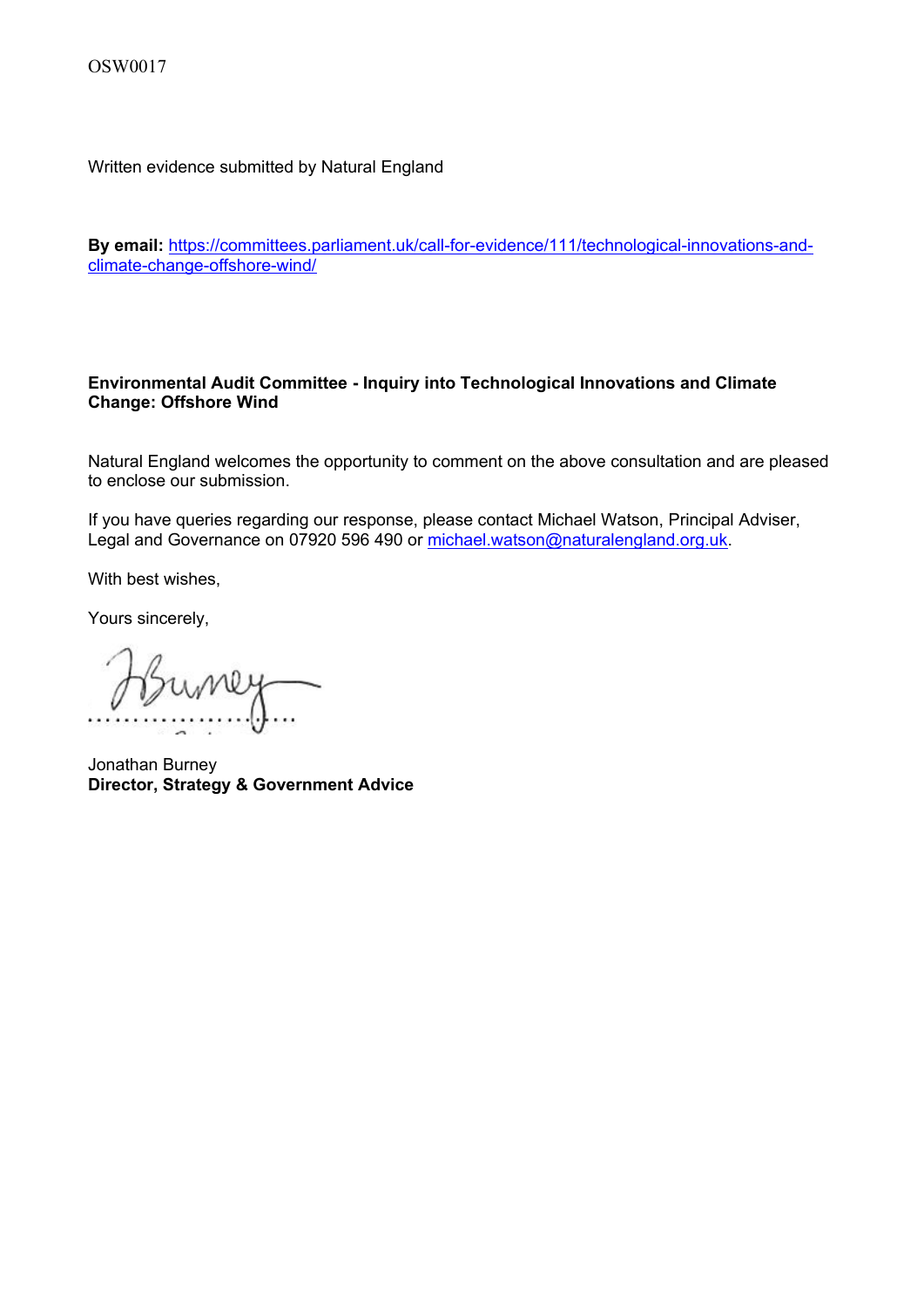## OSW0017 **Natural England's submission to the Environmental Audit Committee - Inquiry into Technological Innovations and Climate Change: Offshore Wind**

- 1. As the Government's advisor on the natural environment, Natural England's purpose is to ensure that the natural environment is conserved, enhanced, and managed for the benefit of present and future generations, thereby contributing to sustainable development. We advise on the environmental aspects of sustainable development and engage with the planning system as a statutory consultee for development plans, Environmental Impact Assessments, Strategic Environmental Assessment, Nationally Significant Infrastructure Projects and where planning applications are likely to impact upon our particular interests.
- *2.* We are pleased to have an opportunity to submit comments and would like to offer the following points in relation to the question *'How well is the UK industry managing the environmental and social impacts of offshore wind installations?'* posed by the Committee. They are as follows;
	- 2.1 Climate change represents the most serious long term threat to the natural environment. We recognise the importance of the offshore wind sector in reducing impacts of climate change, and we work closely with and have good relationships with a number of developers and the trade association Renewable UK.
	- 2.2 However, space at sea is limited, multiple sectors and other users of the sea space are competing for a limited resource and impacting on natural habitats and ecosystem processes that are now in need of recovery. A healthy and biodiverse marine environment is critical to ensure its resilience to climate change and our ability to mitigate its effects.
	- 2.3 Evidence is increasingly showing that environmental capacity thresholds are being met for a range of different aspects of the marine environment, particularly in relation to seabird populations, impacts on seabed habitats and marine mammals. There are currently significant concerns relating to the potential effects from offshore windfarm developments relating to seabird mortality and disturbance, loss of seabed habitats and underwater noise.
	- 2.4 Offshore windfarms need to be sensitively located and constructed in ways to ensure marine ecosystems are protected, can recover and where possible enhanced.
	- 2.5 Natural England believes there needs to be prioritisation of use of sea space at government level such that the overlap with marine protected areas is minimised and managed.
	- 2.6 Strategic or 'plan level' measures to compensate for or offset the impacts on biodiversity are urgently needed.
	- 2.7 Investment in alternative technologies which reduce environmental impacts is needed, for example low noise construction technology, low impact cable installation techniques and infrastructure which can be removed on decommissioning.
	- 2.8 There is a need to improve the collection of evidence, especially better environmental impact monitoring, of seabirds in particular.
	- 2.9 Improvements to the grid connection process could be made through strategic consideration of the need for and use of existing and future connection points, taking into account their onshore and offshore environmental impacts and ensuring opportunities for good design are taken to minimise impacts and provide a positive environmental legacy. Consideration of non-linear connections and joint use of cables by multiple asset owners or users could have the potential to reduce environmental impacts.